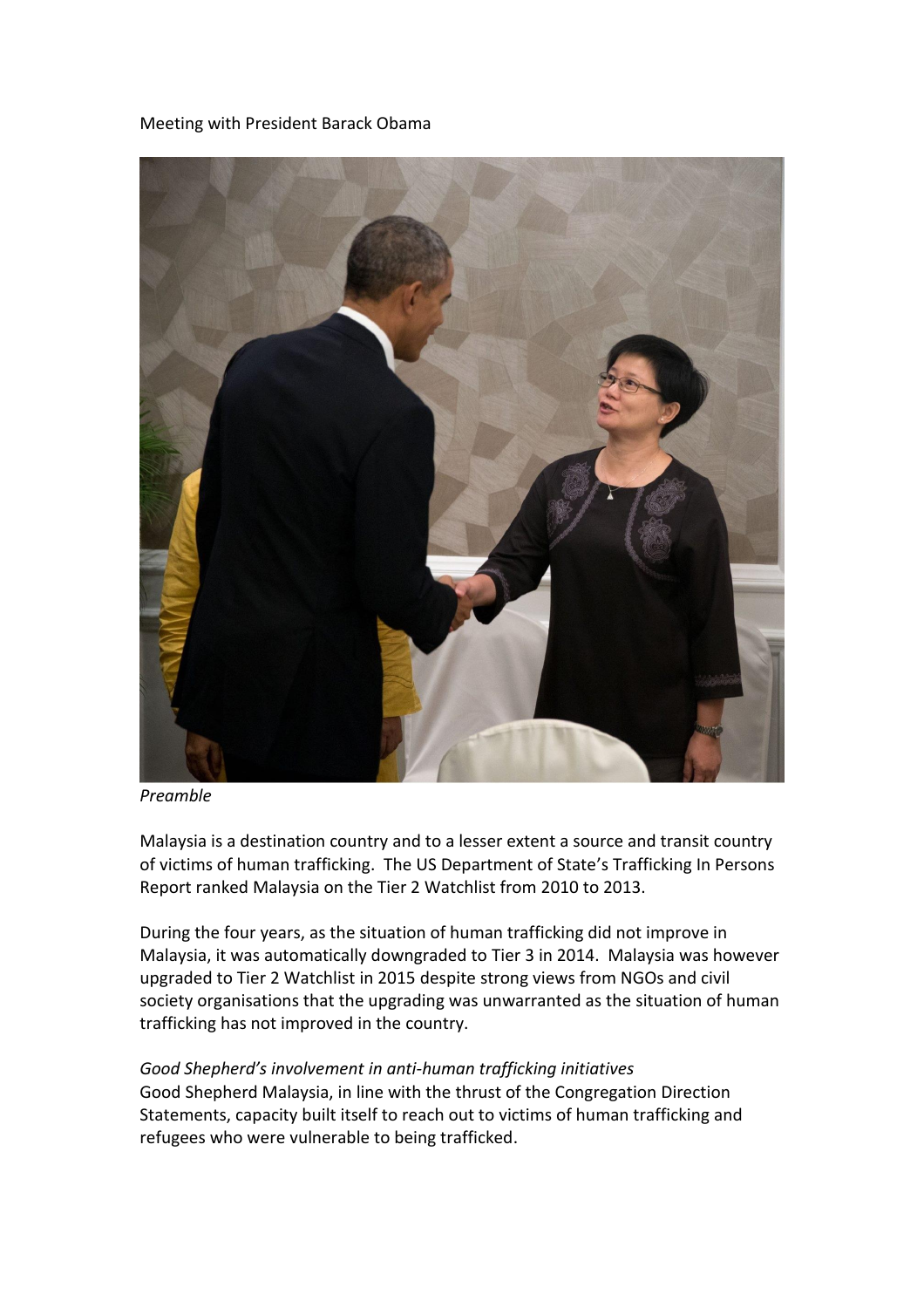In 2009, from the initial shelter provision for 13 victims of human trafficking from Myanmar, Good Shepherd Malaysia now has its own shelters for female victims of human trafficking and unaccompanied refugee minors. It also conducts program activities (which includes counseling & faith sharing for Christians) and case management support in the three government shelters for female trafficked victims in Malaysia. We are the only NGO that has access to all three shelters simultaneously. The organization also conducts prevention programs with communities on the issue of human trafficking.

Good Shepherd Malaysia's networking partners include UNHCR, the International Catholic Migration Commission (ICMC), Embassies, government agencies, other NGOs, faith based organisations and civil society organisations.

## *The meeting with President Obama*

Good Shepherd Malaysia, represented by Theresa Symons, its Executive Director, together with seven other civil society members, were invited to a roundtable discussion with Mr. Barack Obama, the President of United States, on Saturday, 21 November 2015 in conjunction with his official visit to Malaysia for the Asean Summit in Kuala Lumpur.



The discussion started with the President expressing his appreciation and support for the work done by civil society in Malaysia. Obama stated that the "US firmly believed that having a strong civil society was necessary to achieve more accountable governance, and that it was his country's policy to meet leaders of such groups during his trips abroad."